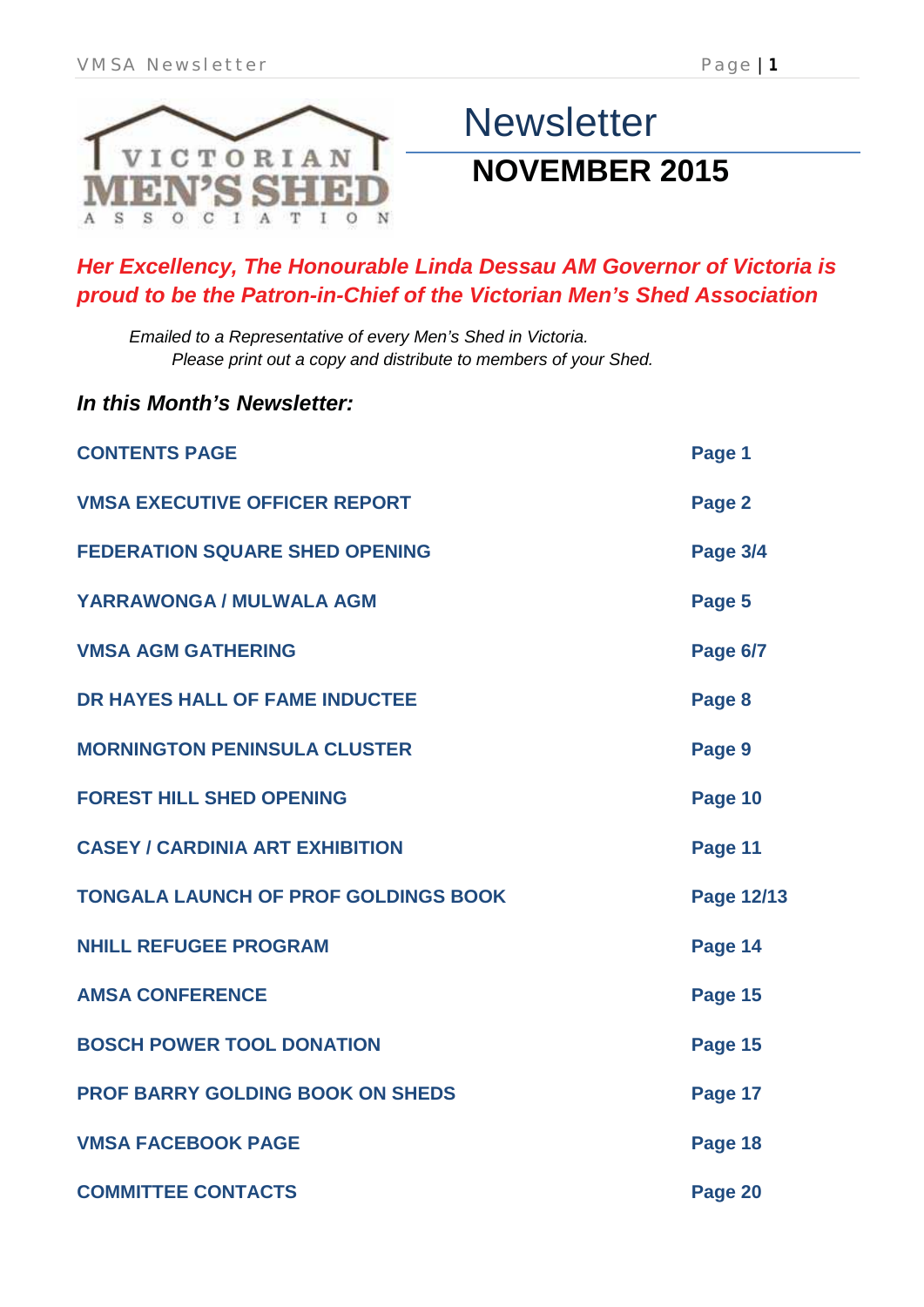### **VMSA Executive Officer Report**

Hi Shedders,

The **VMSA Gathering and AGM was held in Traralgon on Friday the 6th of November.** It was an informative and productive day for all sheds. We were all excited by the great electrical tools donated by BOSCH Australia, the trailer load of abrasives from Stamford shed and a huge pile of plywood was available. The 200 representatives from 70+ sheds really enjoyed the Gathering and VMSA AGM. The Commissioner for Seniors Mr Gerard Mansour was the keynote speaker and his work in Loneliness and Isolation of Seniors was particularly well received. The VMSA was proud to induct Dr Rick Hayes into the VMSA Hall of Fame. Dr Hayes has a long and distinguished history in Men's Sheds and Men's Health. Much of the research into and development of Men's Sheds is owed to Dr Hayes.

Last year the VMSA sourced funding for 5 Defibrillators this year the VMSA committee was proud to get 14 Defibrillators for Victorian sheds. It is an amazing device that we all hope never needs to be used but we have the reassurance that we can use them to save lives.

In a typical show of bi-partisan support for sheds, Jenny Mikakos, Minister for the Department of Health and Human Services invited the previous minister Mary Wooldridge to the opening of the Federation Men's Shed, The shed was funded during Mary's time as Minister. Together with another great supporter of the Federation shed Melbourne Lord Mayor, Robert Doyle they opened the new shed at Federation Square.

It was my pleasure to be invited to the Yarrawonga / Mulwala Men's Shed AGM. The shed is a wonderful place on the Yarrawonga Showgrounds. I was particularly impressed with their program with a local Nursing Home where they organise residents to attend the shed weekly so the men don't miss out on some fun.

The VMSA was pleased to be invited to the Mornington Peninsula Shed Cluster, not many sheds can put on Steam Train rides, which I enjoyed immensely. This is a great challenge to Cluster meetings to be creative and entertaining.

The VMSA welcomes the Forest Hill Men's Shed as a new member to the Association. The shed is located on the grounds of the Forest Hill College and is a partnership between the school and a local church

The VMSA is happy to provide our **members** with our logo to display on their documents and websites we have attached a logo to this email for your use. The VMSA has been offered some fantastic equipment and materials which have been snapped up through Special Email Bulletins and being posted on our Facebook page. Sheds secured saw benches, plywood & chipboard sheets and even portable buildings last month. This month we have had a Boring machine, hand tools and timber sheets.

### It pays to be a VMSA member and be linked to our Facebook page.

We are coming into the AGM season and I would like to thank the sheds who have been updating me with any changes to their committees contact details and email addresses so we can update our database.

### **Ric Blackburn**

**VMSA Executive Officer.**

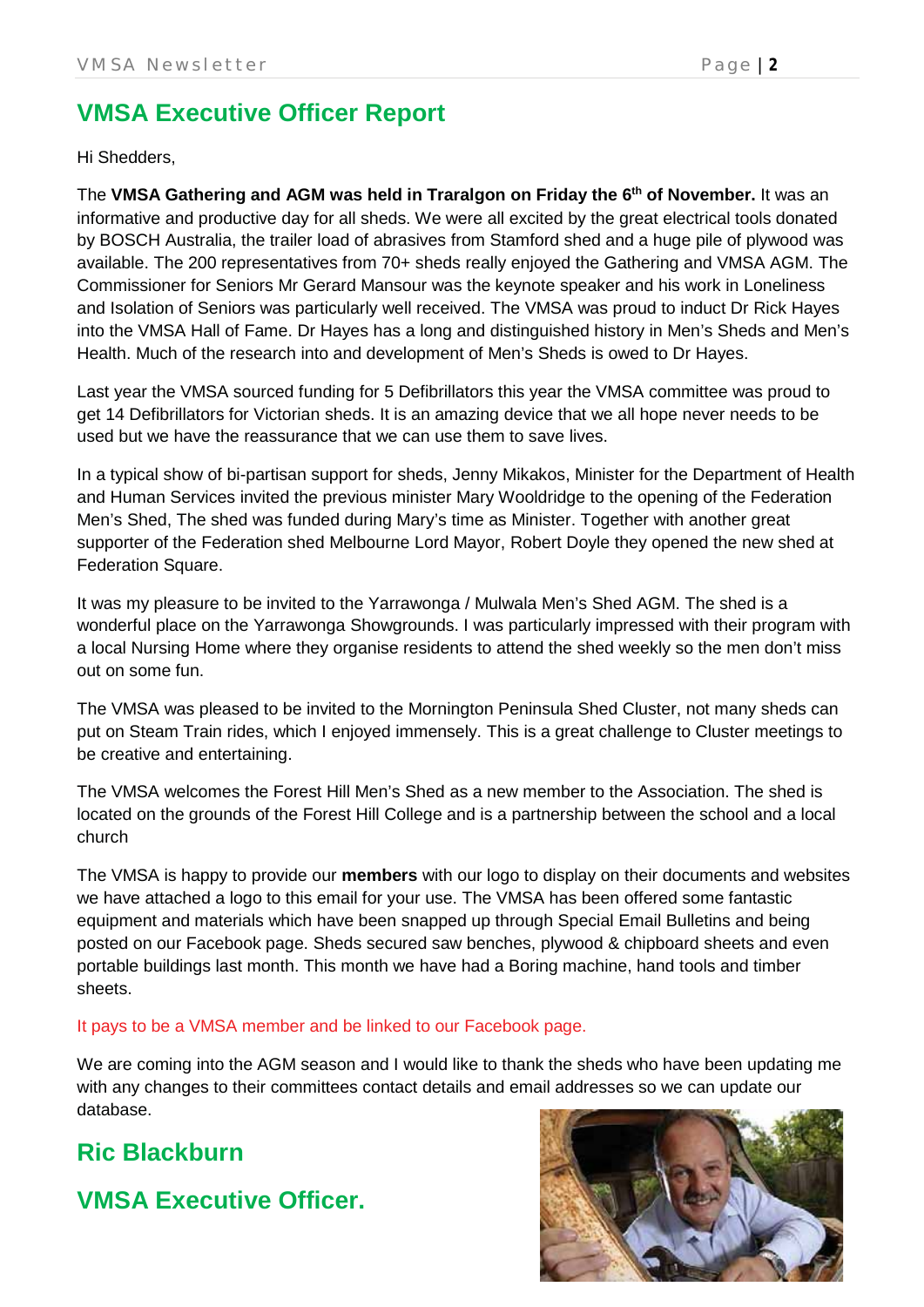

**Dignitaries gathered to open the Federation Square Men's Shed.**



**Shadow Minister Mary Wooldridge and Lord Mayor Robert Doyle looking on as Mary Mikakos Minister for Health and Human Services opened the shed**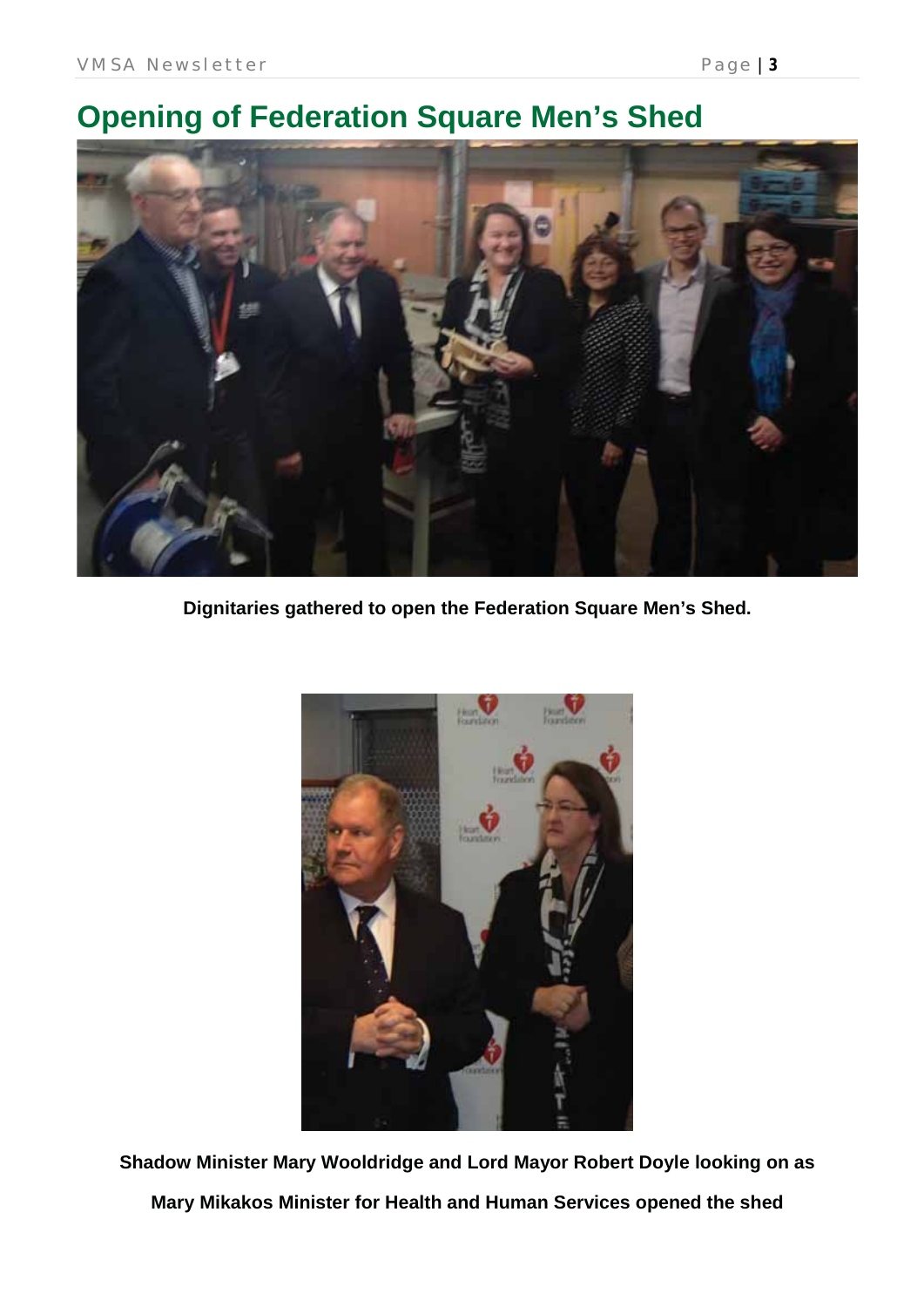



(L-R) Roz Nam DHHS Regional Community and Economic Participation Team Leader.

Frank Malcolm Shire of Moira & Ric Blackburn VMSA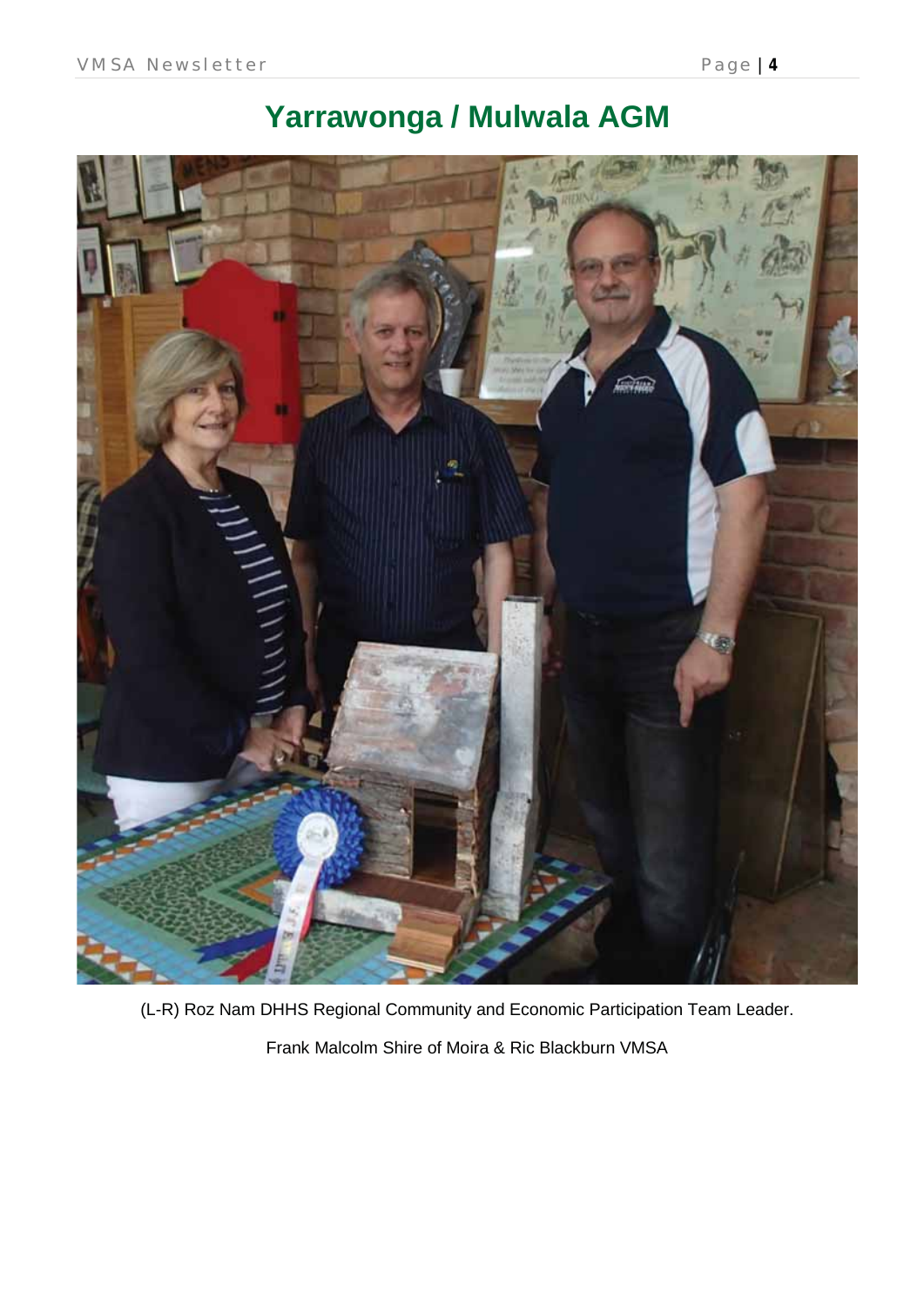

**VMSA committee members Bob Forde presenting one of the 14 Defibrillators sourced by the VMSA for sheds.**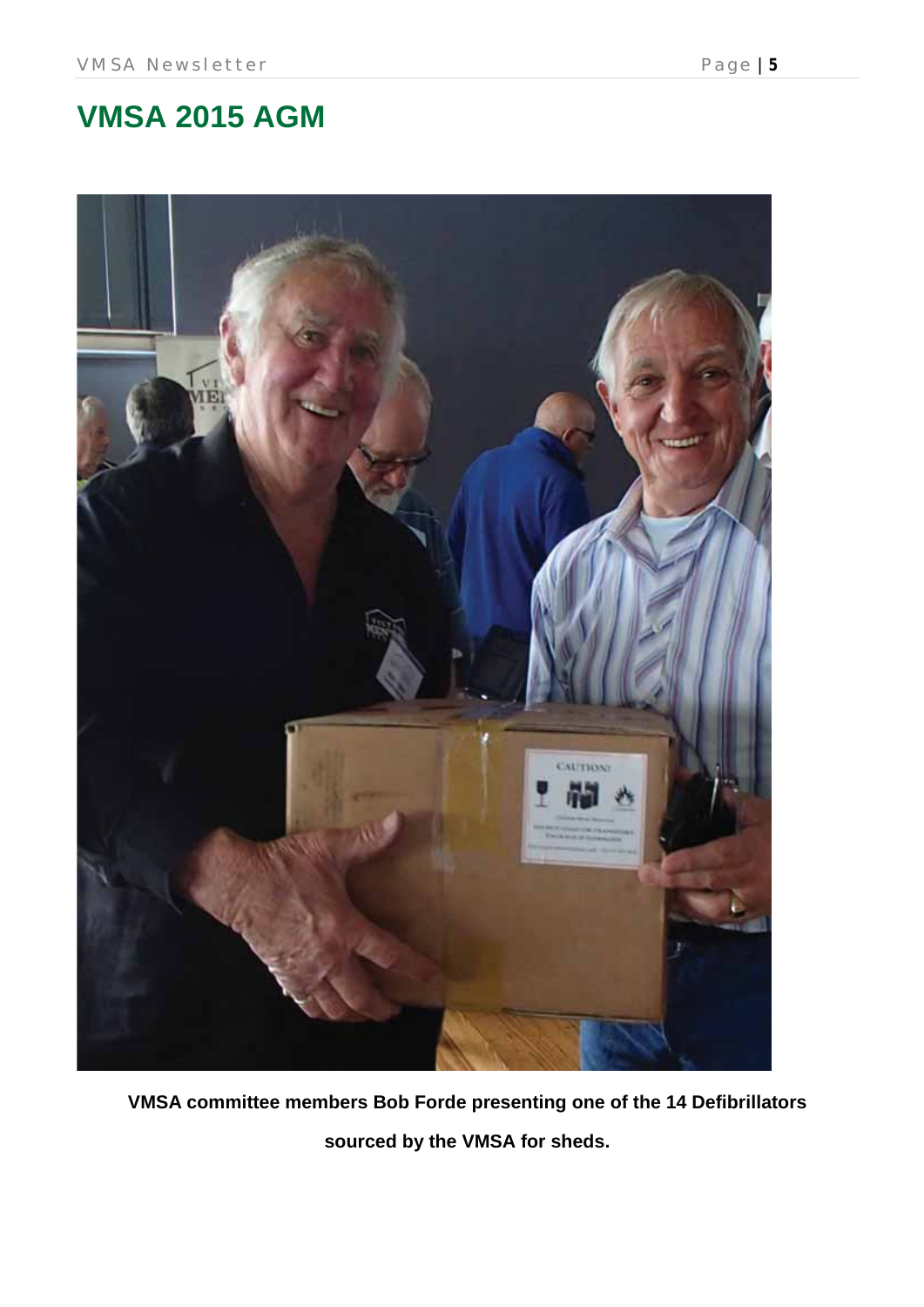# **VMSA 2015 AGM**



**Traralgon Tennis Association was packed to the rafters with almost 200 Sheddies representing 70 + Sheds**



Mirrboo North Shed receiving a Defibrillator.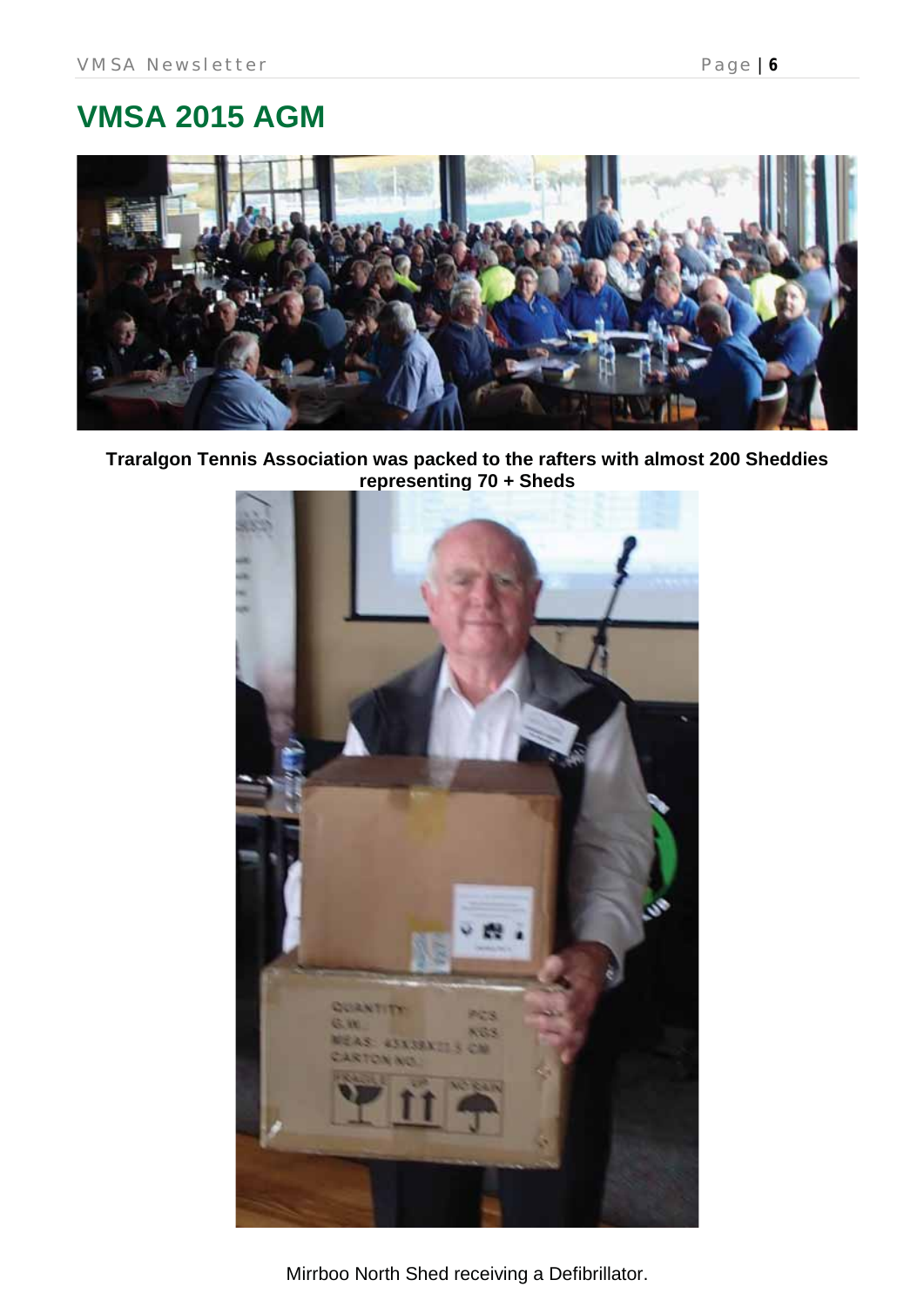.

# **Inaugural Inductee into the VMSA Hall of Fame**



**Dr Rick Hayes was a worthy inductee into the VMSA Hall of Fame for his years of service to** 

**the Men's Shed Movement in Victoria.** 

**Dr Hayes has been an ardent supporter of men's health and men's sheds for nearly 20 years. He has contributed much, through his positon as Senior Lecturer in Men's Health at Latrobe University, to the growing amount of research into men's health and sheds. Dr Hayes is quoted by academics and practitioners all over the world a recognised expert on men's sheds.**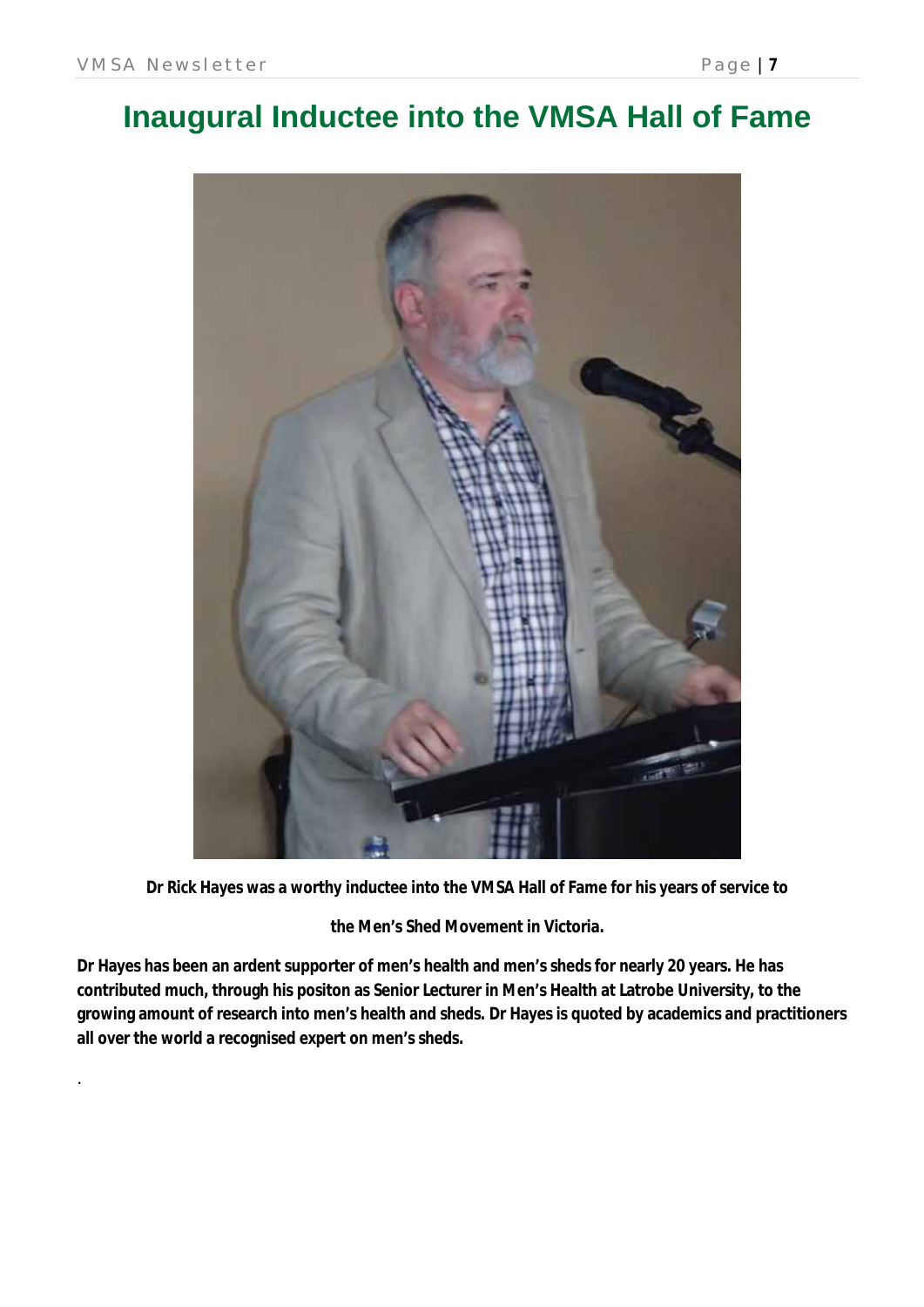### **Mornington Peninsula Cluster Meeting**



VMSA EO Ric Blackburn enjoying a Train Ride

Susan Reynoldson Community Project Officer at the Mornington Peninsula Shire organised a great Cluster meeting at the Moorooduc Railway Men's Shed.

John Drysdale wrote the following to Susan,

*"I very belated but sincere thanks for organising the cluster Train Trip. The fact that so many attended shows how much it was worth the effort and the many comments I've had proved how much everyone enjoyed the day and the chance to meet with fellow shedders. Congratulations for the way it was promoted and organised. The surprise gifts were an extra bonus. The feed-back from other sheds was most interesting and with so many in the development stage, there is work to be done by the Cluster by way of support for them. Your personal commitment to Sheds is much appreciated as is the interest shown by the Shire. It was great that Ric Blackburn from the VMSA could attend and that recognises the value the VMSA puts on these Cluster* gatherings.

Again our sincere thanks"

Peninsula North and Western Port Sheds.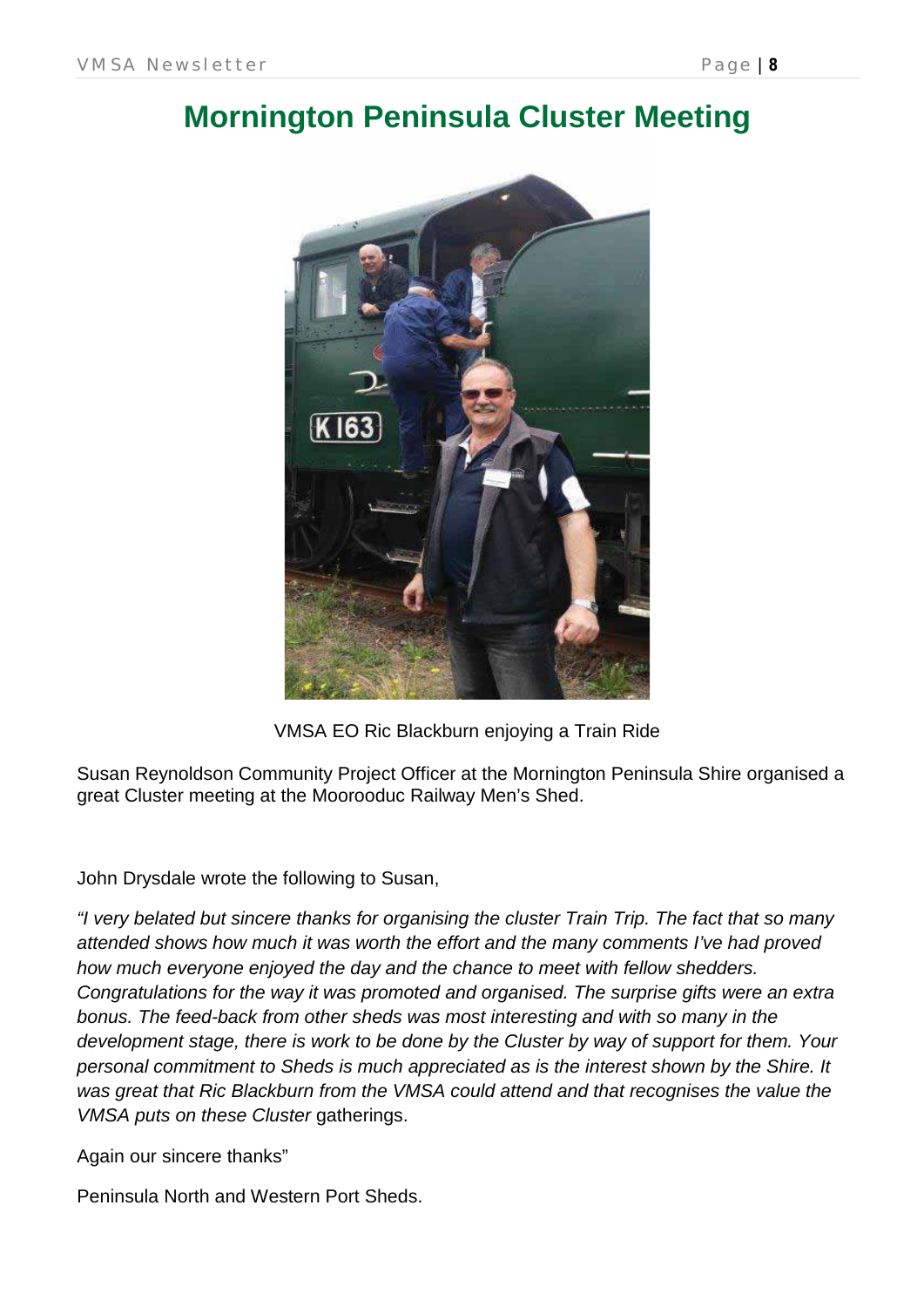### **Opening of the Forest Hill Men's Shed**



**VMSA EO Ric Blackburn & AMSA Health Officer Gary Green at the opening of the Forest Hill Men's Shed**

### **Recommended excursion for sheds.**

# Summgr at Parliament

Victorian Parliament from December to March \*not available on Sitting days

Chefs 2 course Lunch \$28.50 pp

Glass of House Wine

Main. Poached Atlantic salmon, baby potato, rocket, tomato, cucumber & fine herb salad, lemon dressing

> Dessert - Pavlova, strawberries & cream Tea & coffee

> > 11.30am-2pm "minimum of to per group **Bookings Required**

**Tour of Parliament** 

Take a tour of one of Melbourne's best known landmarks - experience the library with its grandeur and beauty, Queens Hall, the Premic Corridor and both the Council and **Assembly Chambers** 

Book a group tour by calling Tour Booking Office 9651<br>B568 or email: tours@parliament.vic.gov.au

Tours are free of charge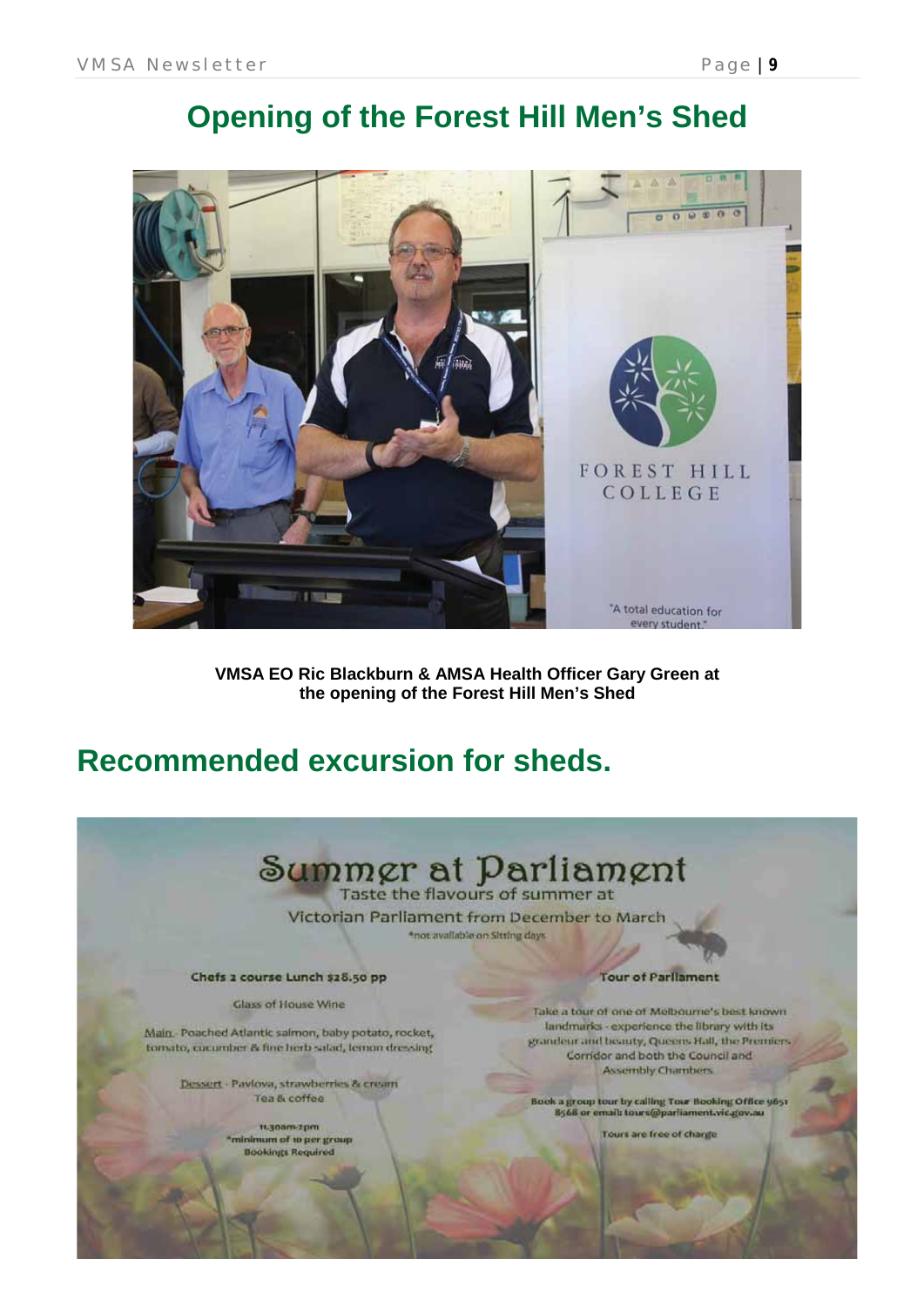# **Casey / Cardinia Woodart Exhibition.**



### **BERWICK DISTRICT WOODWORKERS CLUB INC**

In association with Provenance Artists Inc. proudly present & invite you to exhibit at this<br>PREMIUM CREATIVE WOODART EXHIBITION

You are invited to enter sections:

25: Turned Item - Bowls & Boxes

26: Turned Item - Spindle & Other

27: Furniture & non-turned Boxes

28: Freehand Carving (including rocking horses)

29: Other (including pyrography, intarsia, scroll saw, etc.)

In one of the following Categories:

Open: Anyone not eligible to enter another Category

Emerging: Anyone who has not previously won an award at an open exhibition Student: Any secondary student or full time TAFE woodworking student







Entry Fees: Base size up to 30 x 30 cm \$10, Larger than 30 x 30 cm \$15, Floor Standing \$20 Entries close: 24 February 2016

Full details, conditions of entry, & printable entry forms available at: www.artshowsofoz.com



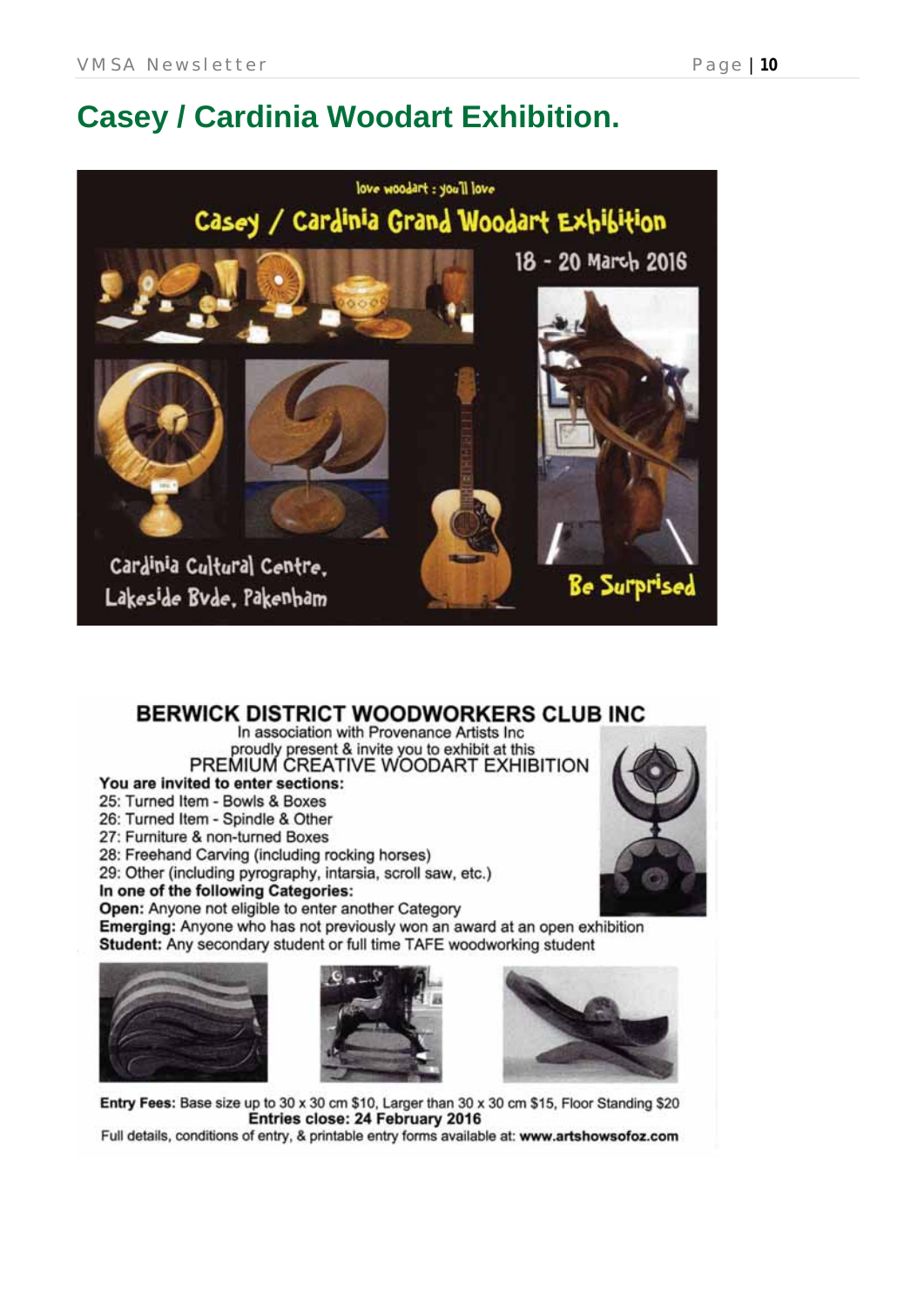# **Launch of Barry Golding's book on Victorian Men's Sheds at Tongala.**



Adjunct Professor Barry Golding "Bringing it all Back" to Tongala shed.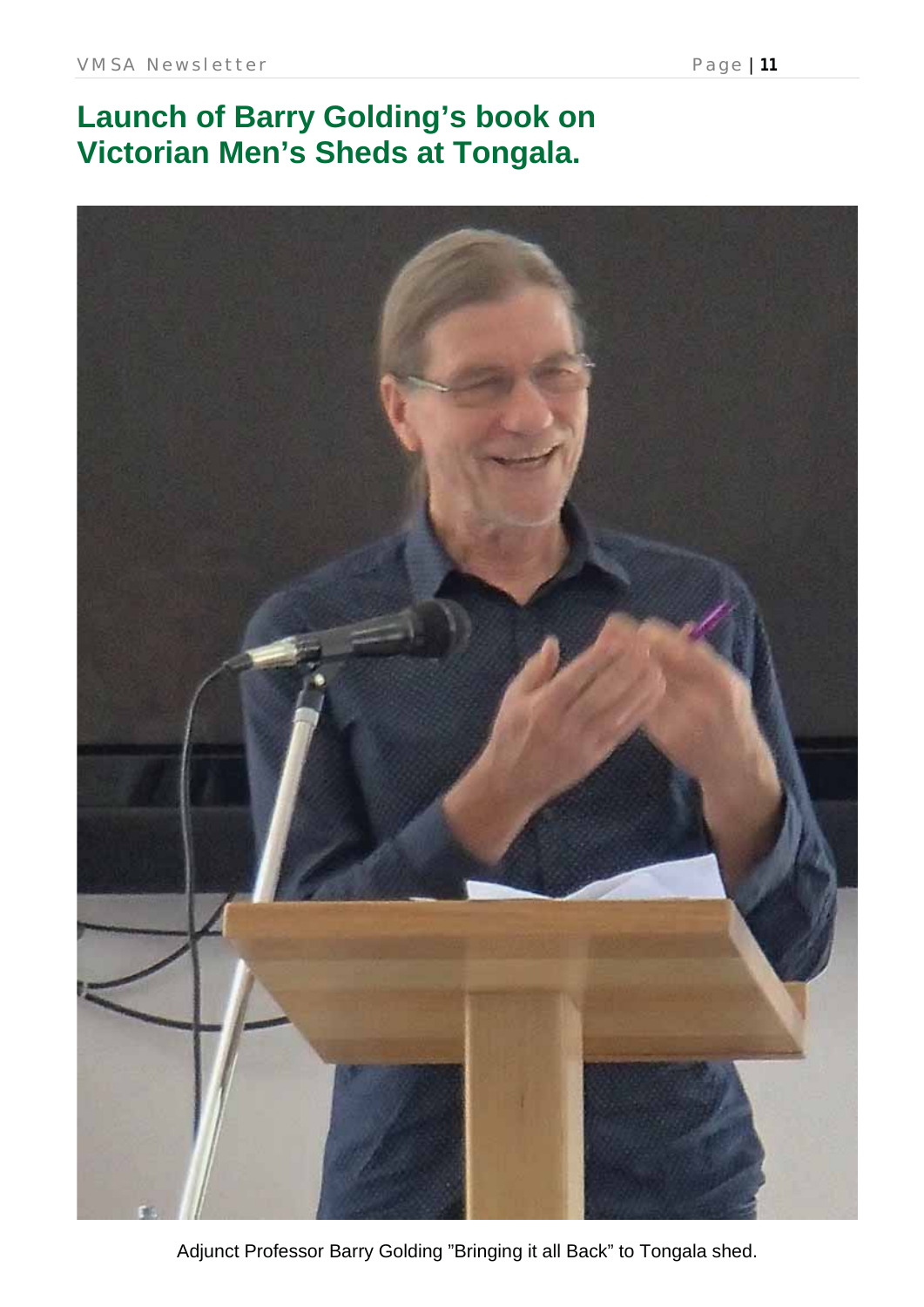

Ruth McGowan widow of Dick and original Tongala Men's Shed member.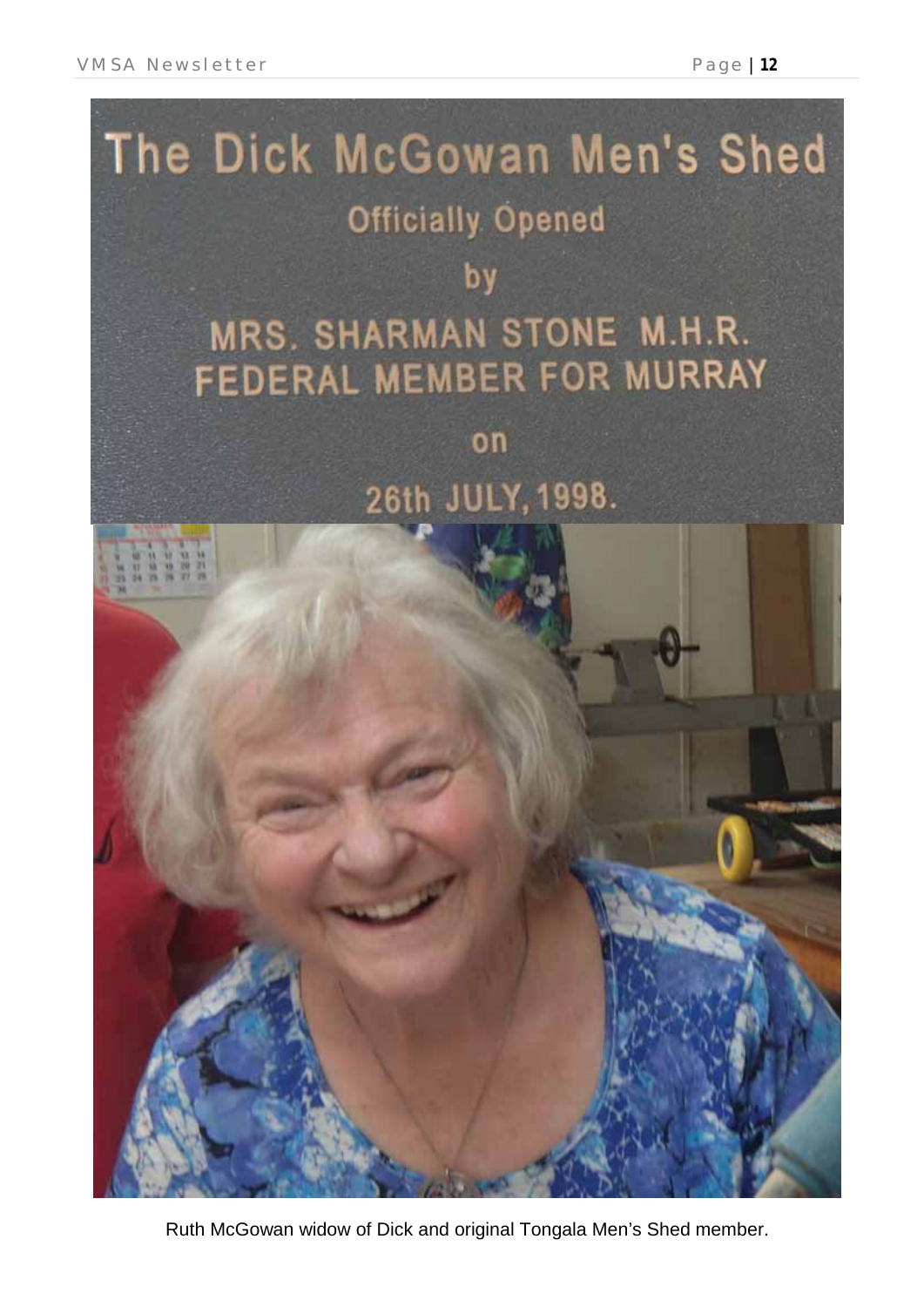# **Barwon Cluster Men's Shed Day**



VMSA committee member Bruce Ward thanking Amanda Miggins for organising the day

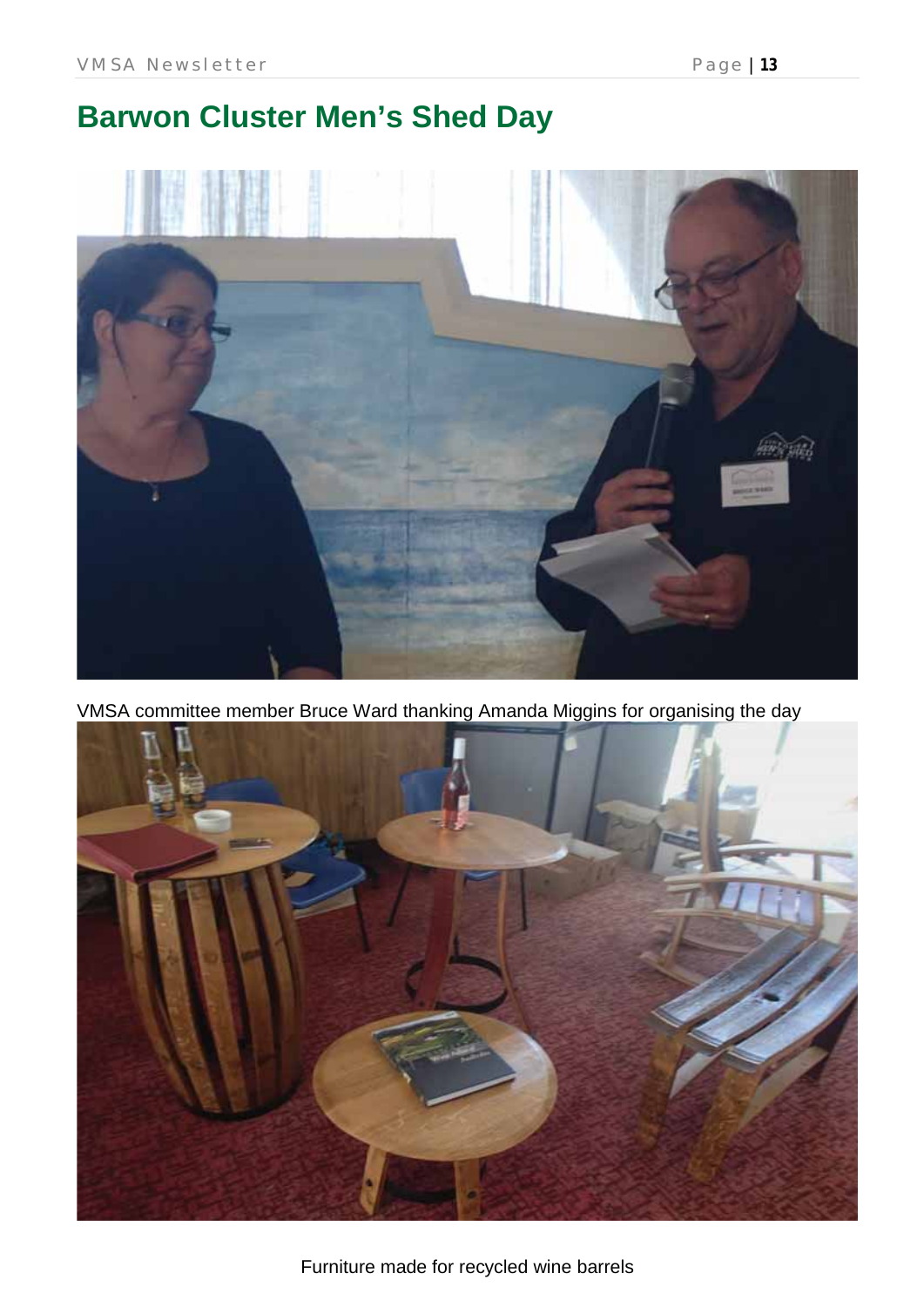# **Launch of the Karen Refugee program at the Nhil Men's Shed.**



Emma Kealy MP for Lowan, Debra Nelson, Mayor and Wendy Robins Deputy Mayor of Hindmarsh Shire Council,

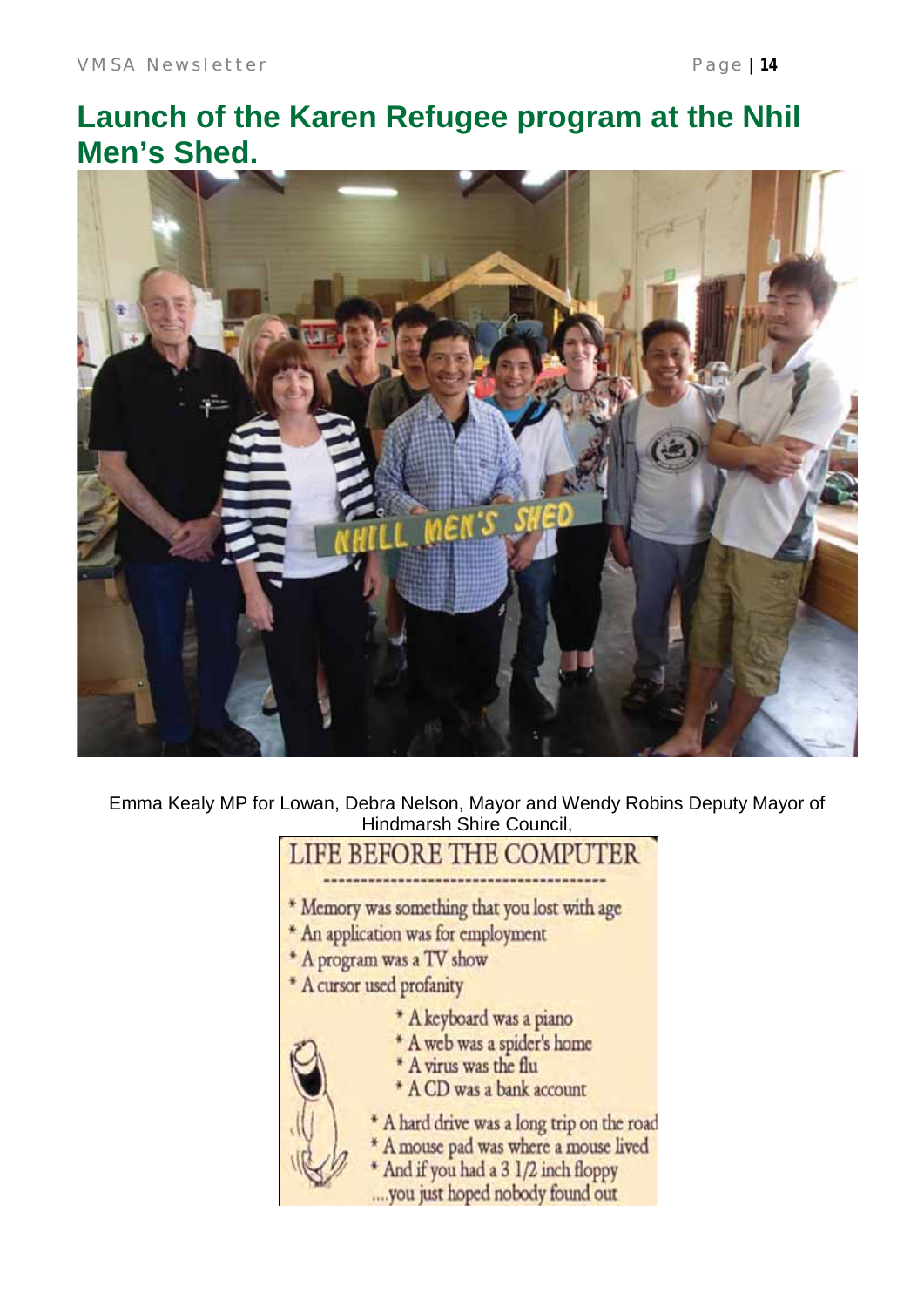## **AMSA National Conference**



Celebratory firing of the Fort Scratchley cannon



(R) VMSA recently elected VMSA committee member, David Mudge being shown around the Swansea shed near Newcastle.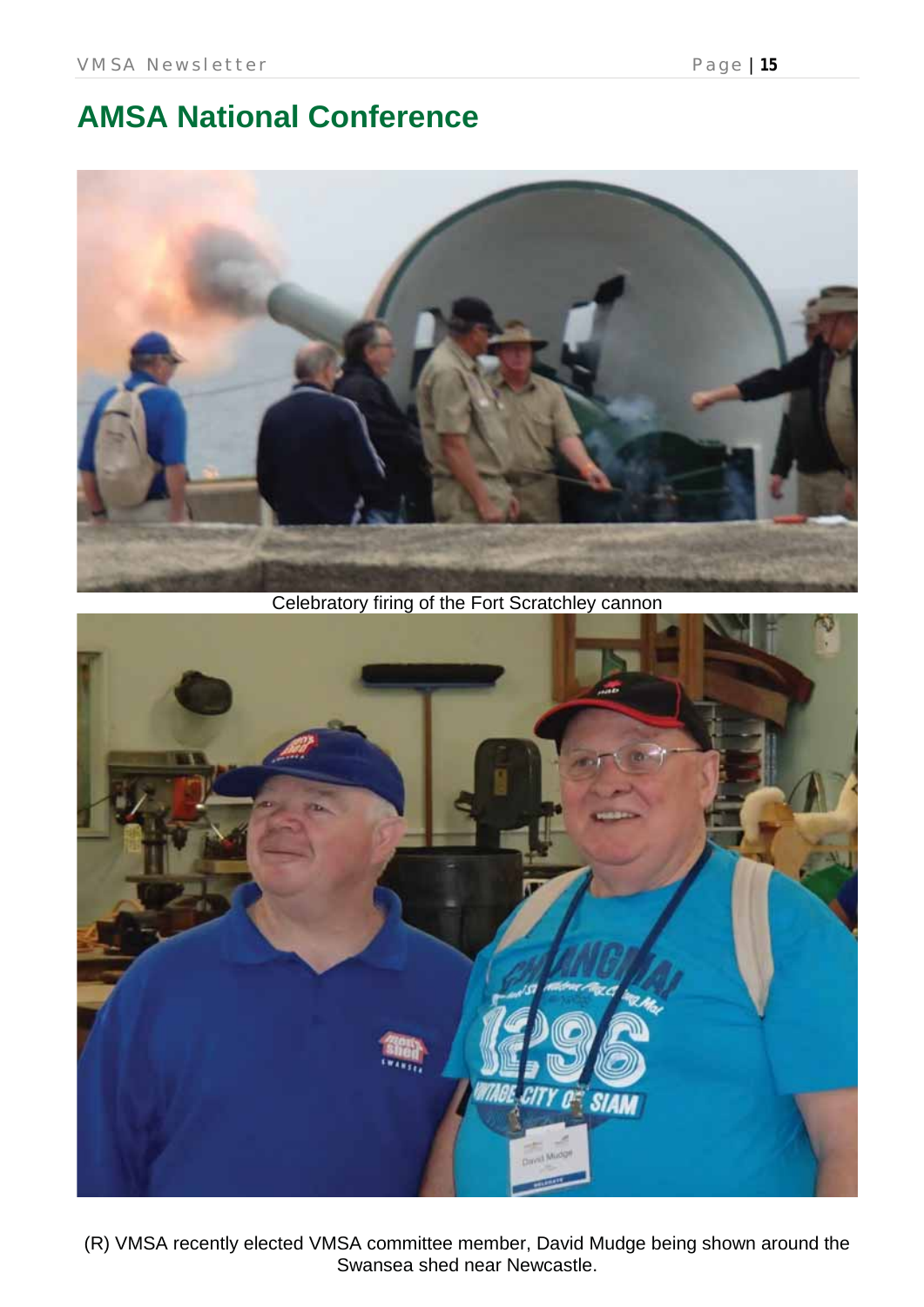# **Bosch Power tool donated to Manningham Shed**



**Peter Ashmore, Coordinator of Manningham Men's Shed accepts a Cordless Drill donated Robert Bosch Aust. Sourced by the VMSA**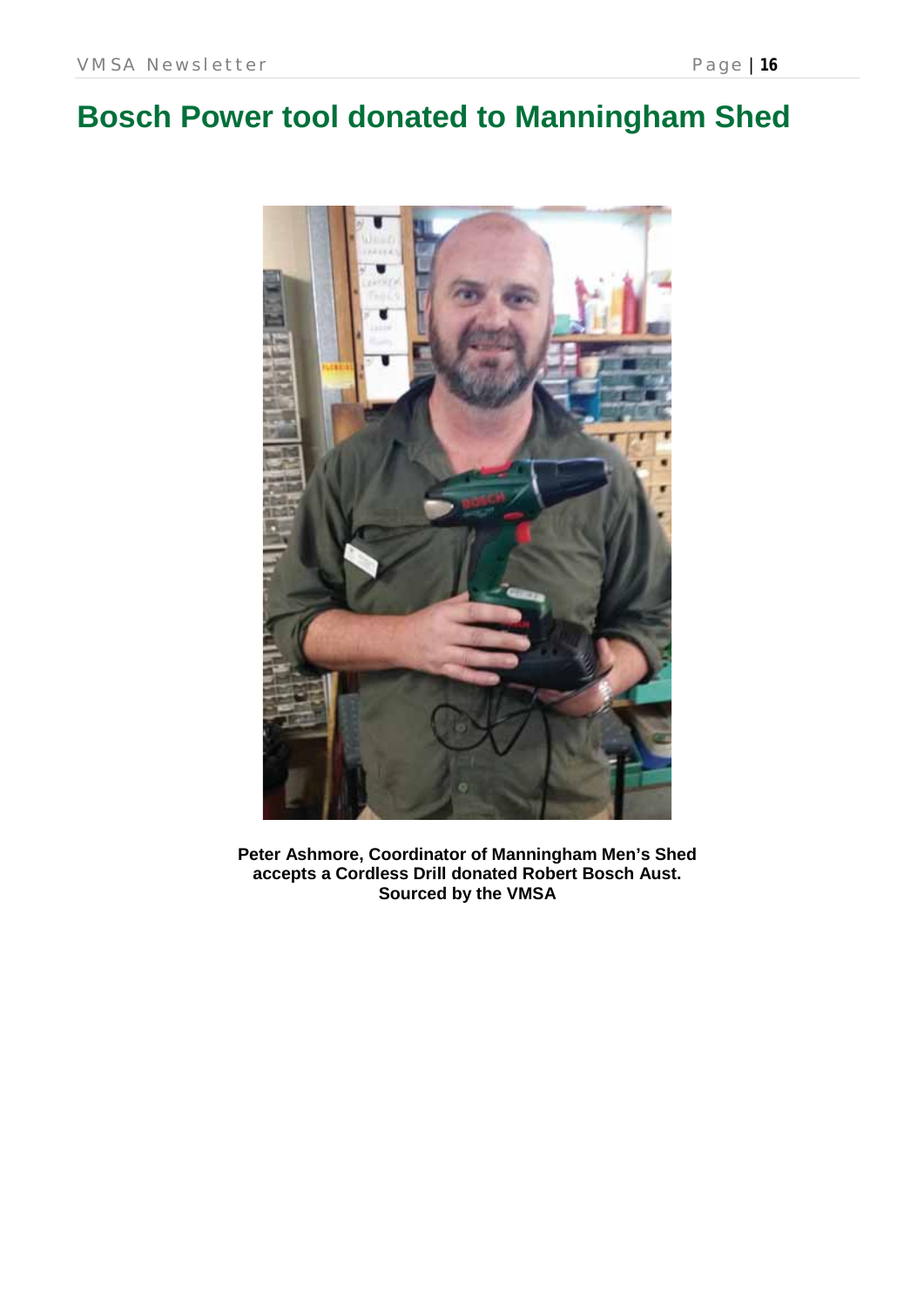# **LAUNCH OF PROF BARRY GOLDING'S SHED BOOK**

# Aging & Society | Book Imprint

### The Men's Shed Movement: The Company of Men

# The Men's Shed Movement

ISBN -978-1-61229-787-3 433 Pages

**Community Website:** agingandsociety.com

Bookstore: agingandsociety. capublisher.com

### Barry Golding (ed.)

Invented in Australia, the remarkable men's shed movement has spread from the back blocks of Australia to reach a total of more than 1,400 Men's Sheds in diverse countries on opposite sides of the world

This book provides a fascinating, carefully evidenced and definitive story of men's sheds for the first time. It is a book and movement whose time has come. Many nations are struggling to meet the needs and interests of men beyond the workplace. Over two decades, the men's shed movement has mushroomed from the ground up to become a strongly networked international movement, not only in Australia, but now Ireland, the UK, New Zealand, and continental Europe.

How and why this has happened and what the evidence and research means for service providers. communities and the men in the men's sheds movement is thoroughly explored. Lead author, Professor Barry Golding, Federation University Australia, is the respected world expert in the field, being a patron of the Australian Men's Shed Association and the winner of the coveted Ted Donnelly Award in 2013 for his "outstanding contribution to the men's shed movement."

### **Editor Bio:**

Barry Golding is an adjunct professor of education in the Faculty of Education and Arts, Federation University Australia, Ballarat. Barry has extensive research experience in all adult learning sectors. In the past 25 years his research has focused mainly on equity and access in adult and community education, with a recent emphasis on learning experienced by men informally through participation in community organisations. He has completed many national and international studies of men's learning and wellbeing through community participation including men's sheds. Barry is honorary patron of the Australian Men's Sheds Association and a board member of Adult Learning Australia.

To order your copy, please visit agingandsociety.cgpublisher.com. Paperback copies are \$30 USD + shipping and e-Books are \$10 USD.

Alternatively, copies in Australia are available for \$40 AUD + shipping directly from Barry Golding. Please contact him at b.golding@federation.edu.au.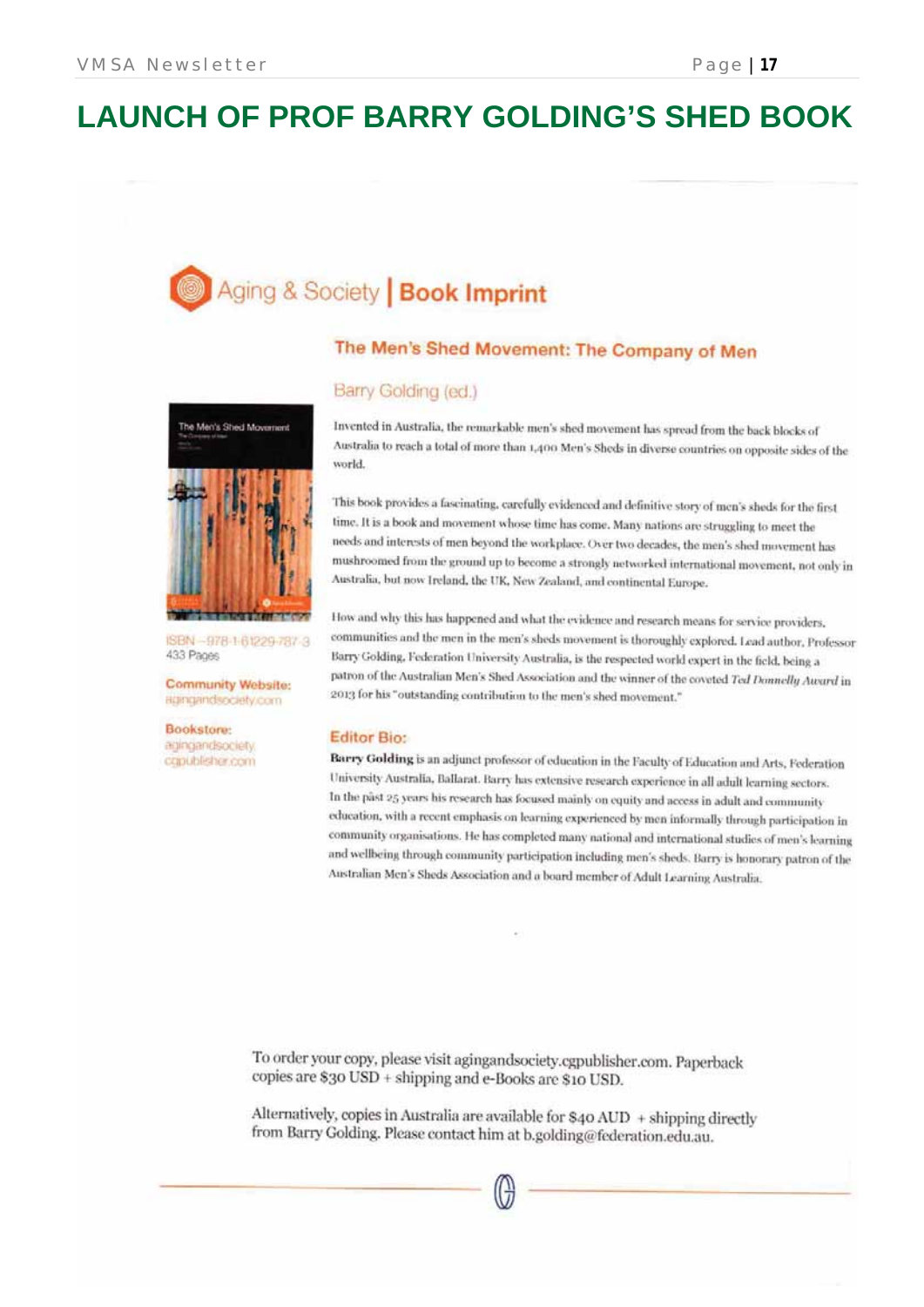# **Mornington Peninsula Cluster**

### x November **Sponsors, Donors and Partners**

The focus of this get together will be hearing from our Shed colleagues of how they have gone about obtaining Sponsors etc.

x December **Xmas Party**

This get together will feature some wholesale and retailers who may be willing to provide us with some giveaways whilst promoting their brands.

**Gary Rogers, BA (Monash), Cert IV Training and Education (PTEP), Cert IV Small Business Operations, Committee of Management Trainer (ACFE)**

*Secretary Southern and Peninsula Men's Shed Cluster, Box 132 Peninsula Parklands, 249 High Street Hastings VIC 3915 Tel - 5979 8323 Mobile – 041 179 5940 Email – grass09@satlink.com.au*

### **VMSA Facebook Page**

The VMSA has received a number of queries and requests to find an avenue that sheds can easily list & advertise surplus items they have that they wish to donate to other sheds, or to promote activities that the shed are involved in - such as market days, or fundraisers.

The VMSA has recently created and trialled a Facebook page, this is now available to all sheds and shedders to join, and to place your ads and info on.

Please note this is not the avenue if you wish to sell your surplus good, it is only if you want to donate the goods.

There are plenty of sites available such as eBay or Gumtree if you are looking to sell an item,

The Facebook page is VMSA - Public Notices, you can search for it or go to https://www.facebook.com/groups/376075325824722/

Happy posting.

### **Membership Enquiries**

**Please contact the VMSA Secretary on sec@vmsa.org.au**